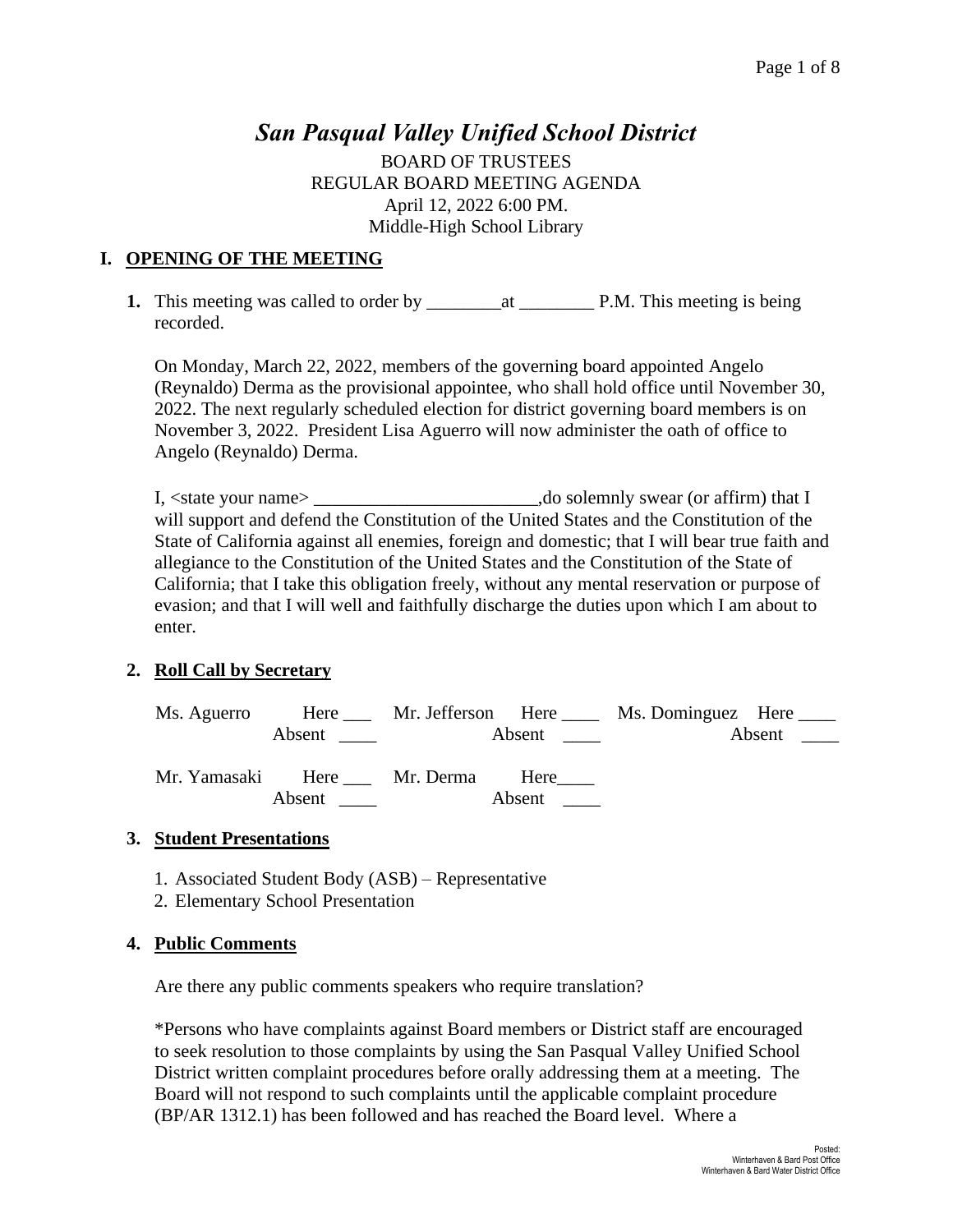complaint concerns a District employee identifiable by name, position, or other facts, the Board cannot respond until proper written notice has been given to the employee pursuant to Government Code Section 54957.

Comments shall be limited to three minutes per person (six minutes if translation is required) and twenty minutes (forty minutes if translation is required) for all comments, per topic, unless the board president, subject to the approval of the Governing Board, sets different time limits

- **a.** Are there any members of the public to be heard on items not appearing on agenda that are within the jurisdiction of the District?
- **b.** Are there any members of the public to be heard on items appearing on the agenda?
- **c.** Are there any members of the public or parents/guardians of Indian children on equal participation in educational programs provided by the district. Title VII of The Elementary and Secondary Education Act as amended by the Every Student Succeeds Act or PL 114-95

#### **5. Approval of Minutes**

It is recommended that the Board of Trustees approve the minutes of the Regular Board Meeting on 03/08/2022

| Motion $\frac{1}{\sqrt{1-\frac{1}{2}}\cdot\frac{1}{\sqrt{1-\frac{1}{2}}}}$ |                                          | Second Action        |                                                            |                  |
|----------------------------------------------------------------------------|------------------------------------------|----------------------|------------------------------------------------------------|------------------|
| Ms. Aguerro                                                                |                                          |                      | Aye ______ Mr. Jefferson Aye _____ Ms. Dominguez Aye _____ |                  |
|                                                                            |                                          | $\mathrm{No}$ $\_\_$ |                                                            | N <sub>0</sub>   |
|                                                                            | Abstain                                  | Abstain              |                                                            | Abstain $\qquad$ |
|                                                                            | Mr. Yamasaki Aye ____ Mr. Derma Aye ____ |                      |                                                            |                  |
|                                                                            | N <sub>0</sub>                           | $\rm No$             |                                                            |                  |
|                                                                            | Abstain                                  | Abstain              |                                                            |                  |

It is recommended that the Board of Trustees approve the minutes of the Special Board Meeting on 03/22/2022

|             |                                          | Second Action |                                                            |                     |
|-------------|------------------------------------------|---------------|------------------------------------------------------------|---------------------|
| Ms. Aguerro |                                          |               | Aye ______ Mr. Jefferson Aye _____ Ms. Dominguez Aye _____ |                     |
|             | $\mathrm{No} \quad \underline{\qquad}$   | $No \ \_$     |                                                            | $No \_\_$           |
|             | Abstain                                  | Abstain       |                                                            | Abstain $\_\_\_\_\$ |
|             | Mr. Yamasaki Aye ____ Mr. Derma Aye ____ |               |                                                            |                     |
|             | N <sub>0</sub>                           | $\rm No$      |                                                            |                     |
|             | Abstain                                  | Abstain       |                                                            |                     |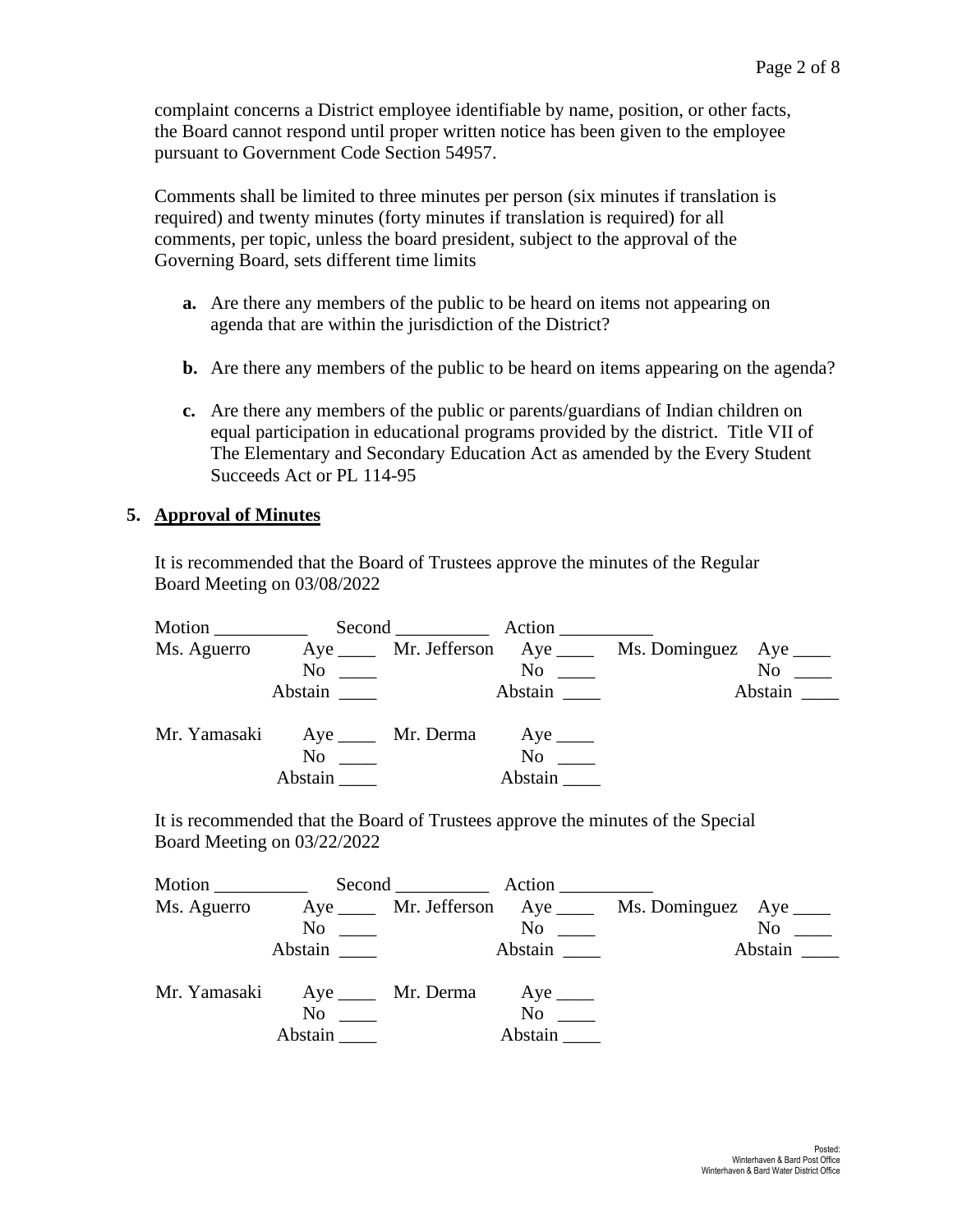#### **6. Approval of Warrants**

Per EdCode 42631 and SPVUSD BP 3314, it is recommended that the Board of Trustees ratify the March warrants in the amount of \$1,597,258.31.

| Motion      |                                                                                                  | Second Action        |                                                            |
|-------------|--------------------------------------------------------------------------------------------------|----------------------|------------------------------------------------------------|
| Ms. Aguerro |                                                                                                  |                      | Aye ______ Mr. Jefferson Aye _____ Ms. Dominguez Aye _____ |
|             | $No \ \_$                                                                                        | $\rm No$             | $No \ \_$                                                  |
|             | Abstain                                                                                          | Abstain              | Abstain                                                    |
|             | Mr. Yamasaki Aye ____ Mr. Derma Aye ____<br>$\overline{N_0}$ $\overline{\phantom{0}}$<br>Abstain | $No \t —$<br>Abstain |                                                            |

#### **II. PRESENTATIONS**

1. Classified Team – How Do I Support Student Attendance

# **III. CONSENT ITEMS**

- 1. Board Calendar Year 2022-2023
- 2. Ratification: Arizona Western College Transfer and Career Expo
- 3. School Store Fundraiser
- 4. Ratification: USD School of Law Special Education Law and Advocacy Series (SELAS)
- 5. Close Local Cafeteria Bank Account at Yuma Community Bank (AKA Foothills Bank)
- 6. Travel/Training: CASBO 2022 Transportation Leadership Academy (TLA)
- 7. Ratification: Contract Between SPVUSD and Dr. Denise Widhalm for Psychology Services
- 8. Travel/Training AALRR Defensible Goals Webinar Series
- 9. Travel/Training: Equity Conference 2022
- 10. Class of 2022 Senior Trip to Universal Studies and Hollywood, CA
- 11. Field Trip: United National Indian Tribal Youth Conference
- 12. Field Trip: San Pasqual Valley Elementary First Grade End of the Year Field Trip to Castle Park and Inca Lanes in Yuma, AZ

| Motion ____________ |                                          |                                             |                      |                                                         |                  |
|---------------------|------------------------------------------|---------------------------------------------|----------------------|---------------------------------------------------------|------------------|
| Ms. Aguerro         |                                          |                                             |                      | Aye _____ Mr. Jefferson Aye ____ Ms. Dominguez Aye ____ |                  |
|                     |                                          | $\overline{\text{No}}$ $\overline{\text{}}$ | $\mathrm{No}$ $\_\_$ |                                                         | $No \_\_$        |
|                     | Abstain                                  |                                             |                      |                                                         | Abstain $\qquad$ |
|                     | Mr. Yamasaki Aye ____ Mr. Derma Aye ____ |                                             |                      |                                                         |                  |
|                     | $\mathbf{No}$                            |                                             | $No \t —$            |                                                         |                  |
|                     | Abstain                                  |                                             | Abstain              |                                                         |                  |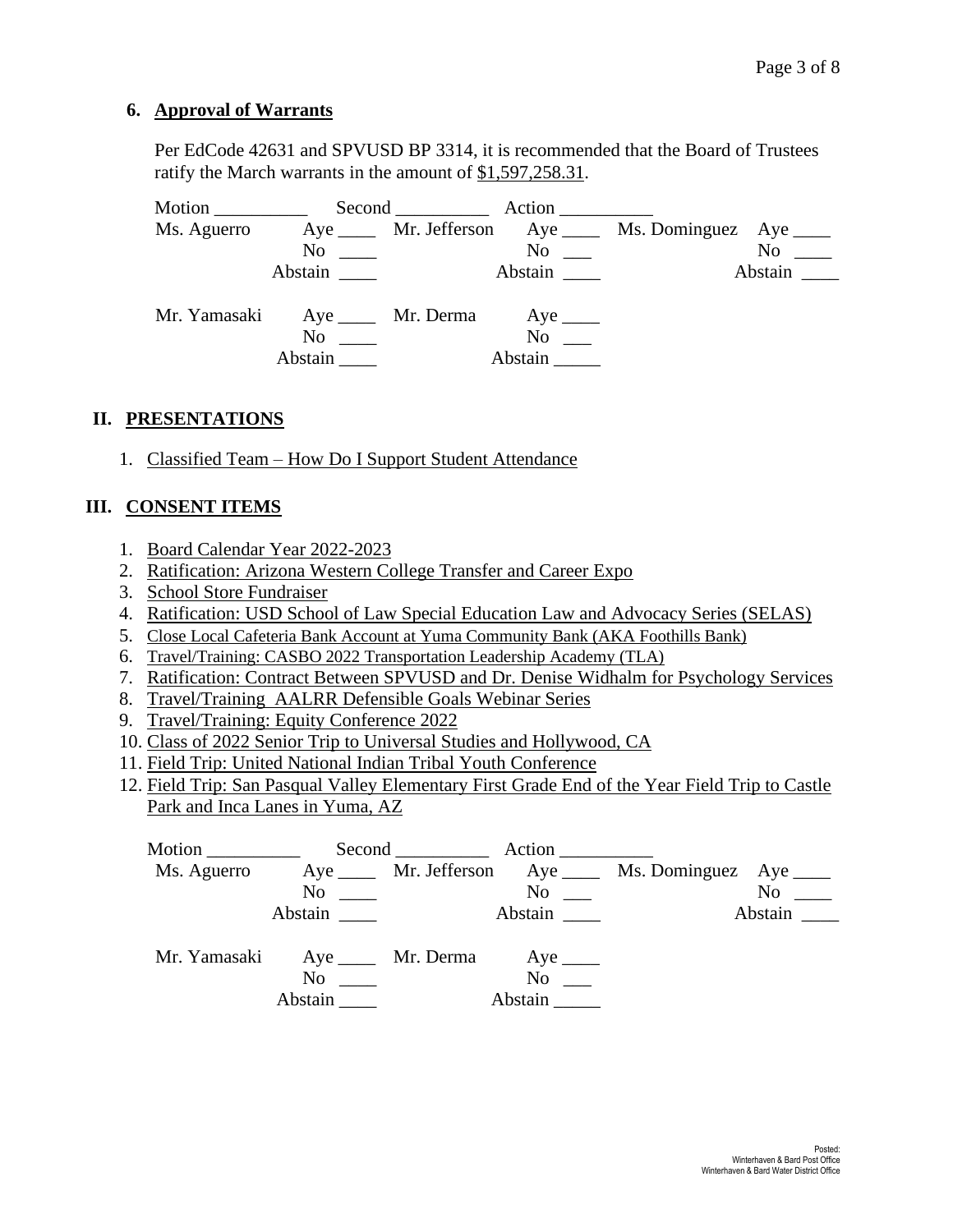# **IV. MONTHLY REPORTS**

- 1. San Pasqual Teachers Association (SPTA) Ms. Jennifer Wallace
- 2. California School Employees Association (CSEA) Ms. Luz Sarabia-Grossenburg
- 3. Special Education Dr. Thien Hoang
- 4. Middle School Ms. Mary Kay Monson
- 5. High School Mr. Juan Morales
- 6. Technology Coordinator Mr. Jesse Moe
- 7. Transportation Coordinatory Mr. Robert Mattson
- 8. Directory of Facilities and Operations Mr. Jorge Munoz
- 9. Business Services Ms. Kish Curtis
- 10. Superintendent/Bill Manes-Adult Education Principal Ms. Katrina Johnson-León a. LCAP
- 11. School Board

# **V. UNFINISHED BUSINESS**

# **VI. INFORMATION ITEMS**

- 1. Second Quarterly Report 2021-2022 Academic Year
- 2. CSEA Sunshine
- 3. School Calendar Year 2023-2024 first read
- 4. Fair Newsletters FFA/Ag and Art
- 5. Williams Quarterly Report

#### **VII. NEW BUSINESS**

1. Declaration of Need for Fully Qualified Educators 2022-2023 school year (annual)

| Motion $\frac{\ }{\ }$                   |         | Second Action        |                                                         |           |
|------------------------------------------|---------|----------------------|---------------------------------------------------------|-----------|
| Ms. Aguerro                              |         |                      | Aye _____ Mr. Jefferson Aye ____ Ms. Dominguez Aye ____ |           |
|                                          |         | $\mathrm{No}$ $\_\_$ |                                                         | $No \ \_$ |
|                                          | Abstain | Abstain              |                                                         | Abstain   |
| Mr. Yamasaki Aye ____ Mr. Derma Aye ____ |         |                      |                                                         |           |
|                                          | No      | $No \t —$            |                                                         |           |
|                                          | Abstain | Abstain              |                                                         |           |

2. CSBA Updated and New Policies per Laws and Regulations

| Motion $\frac{\ }{\ }$ |                                                      |                               | Second Action        |                                                                      |
|------------------------|------------------------------------------------------|-------------------------------|----------------------|----------------------------------------------------------------------|
|                        |                                                      |                               |                      | Ms. Aguerro Aye _____ Mr. Jefferson Aye _____ Ms. Dominguez Aye ____ |
|                        |                                                      | $\overline{N}$ $\overline{N}$ | $\mathrm{No}$ $\_\_$ | $No \_\_$                                                            |
|                        | Abstain                                              |                               | Abstain              | Abstain $\qquad$                                                     |
|                        | Mr. Yamasaki Aye ____ Mr. Derma Aye ____<br>$\rm No$ |                               | $No \t —$            |                                                                      |
|                        | Abstain                                              |                               | Abstain              |                                                                      |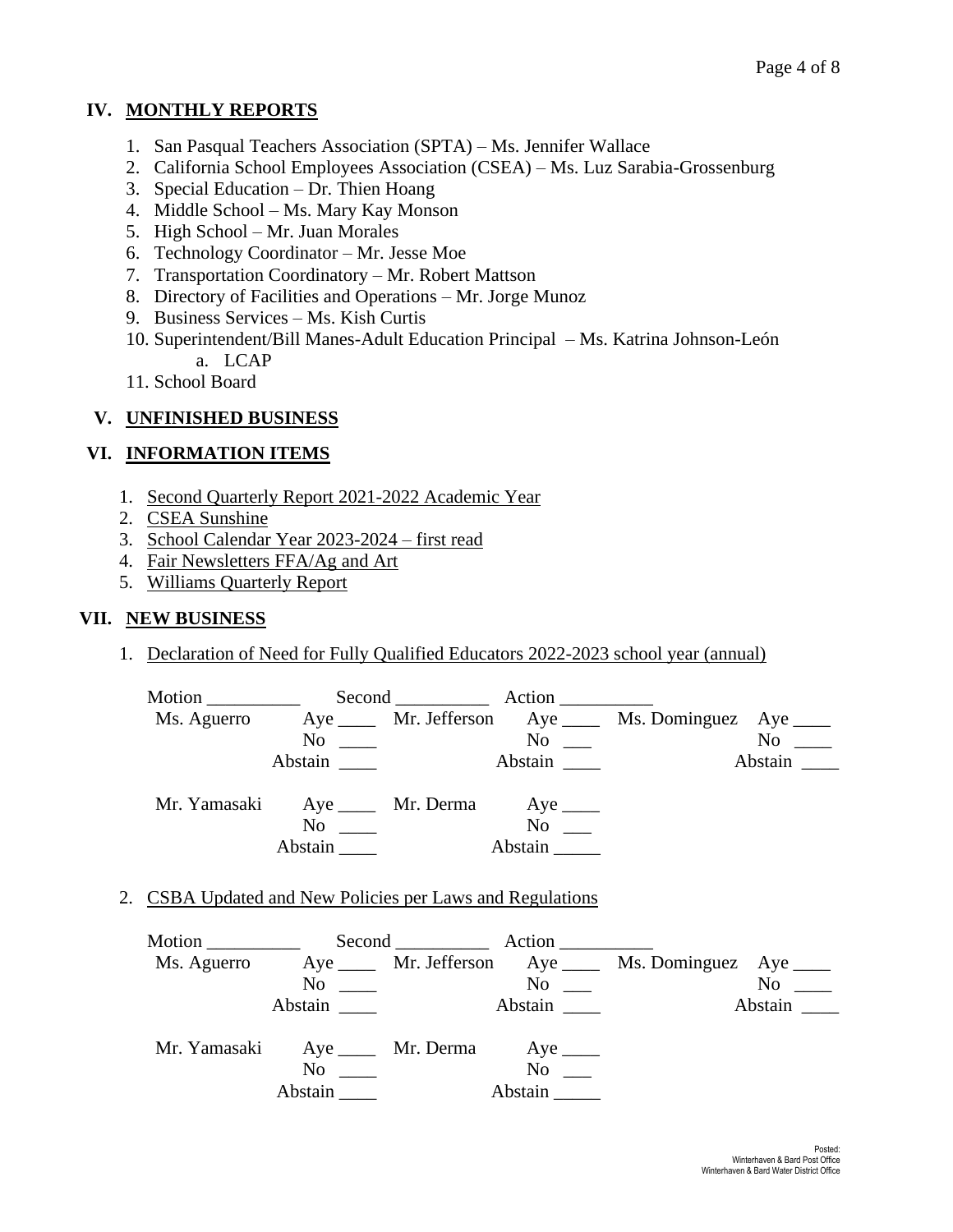3. New Job Description and Salary Schedule: Director of Technology Systems and Applications, a Confidential Position

|                                                   |                                          |          | Ms. Aguerro Aye _____ Mr. Jefferson Aye _____ Ms. Dominguez Aye ____ |                  |
|---------------------------------------------------|------------------------------------------|----------|----------------------------------------------------------------------|------------------|
|                                                   | $No \_\_$                                |          | $No$ No $No$ No $No$                                                 |                  |
|                                                   | Abstain _______                          | Abstain  |                                                                      | Abstain $\equiv$ |
|                                                   | Mr. Yamasaki Aye ____ Mr. Derma Aye ____ |          |                                                                      |                  |
|                                                   | $No \t —$                                |          |                                                                      |                  |
|                                                   | Abstain                                  | Abstain  |                                                                      |                  |
| Pasqual Valley Unified as a Rural School District |                                          |          |                                                                      |                  |
|                                                   |                                          |          | Ms. Aguerro Aye ____ Mr. Jefferson Aye ____ Ms. Dominguez Aye ____   |                  |
|                                                   | $No \_\_$                                | $No$ ___ |                                                                      |                  |
|                                                   | Abstain                                  | Abstain  |                                                                      | Abstain          |
|                                                   | Mr. Yamasaki Aye ____ Mr. Derma Aye ____ |          |                                                                      |                  |
|                                                   | $No \ \_$                                |          |                                                                      |                  |
|                                                   | Abstain Abstain                          |          |                                                                      |                  |

5. Resolution Ordering Election, Requesting County Elections to Conduct the Election, Request Consdolidation of the Election and Specifics of the Election Order to be Held on November 8, 2022 for three (3) Board Positions

Abstain \_\_\_\_ Abstain \_\_\_\_\_

| Motion $\frac{1}{\sqrt{1-\frac{1}{2}}\cdot\frac{1}{\sqrt{1-\frac{1}{2}}}}$ |                                          | Second Action        |                                                        |                  |
|----------------------------------------------------------------------------|------------------------------------------|----------------------|--------------------------------------------------------|------------------|
| Ms. Aguerro                                                                |                                          |                      | Aye ____ Mr. Jefferson Aye ____ Ms. Dominguez Aye ____ |                  |
|                                                                            | $No \ \_$                                | $\mathrm{No}$ $\_\_$ |                                                        | $No \t —$        |
|                                                                            | Abstain                                  | Abstain              |                                                        | Abstain $\qquad$ |
|                                                                            | Mr. Yamasaki Aye ____ Mr. Derma Aye ____ |                      |                                                        |                  |
|                                                                            | No                                       | $No \t —$            |                                                        |                  |
|                                                                            | Abstain                                  | Abstain              |                                                        |                  |

6. Extra Duty: Summer School SY 2021-2022, Administrator

|                                          |                                 | Second Action                |                                                         |                      |
|------------------------------------------|---------------------------------|------------------------------|---------------------------------------------------------|----------------------|
| Ms. Aguerro                              | $No \ \_$<br>Abstain            | $\rm No$ $\qquad$<br>Abstain | Aye _____ Mr. Jefferson Aye ____ Ms. Dominguez Aye ____ | $No \ \_$<br>Abstain |
| Mr. Yamasaki Aye ____ Mr. Derma Aye ____ | $\mathrm{No}$ $\_\_$<br>Abstain | $No \t —$<br>Abstain         |                                                         |                      |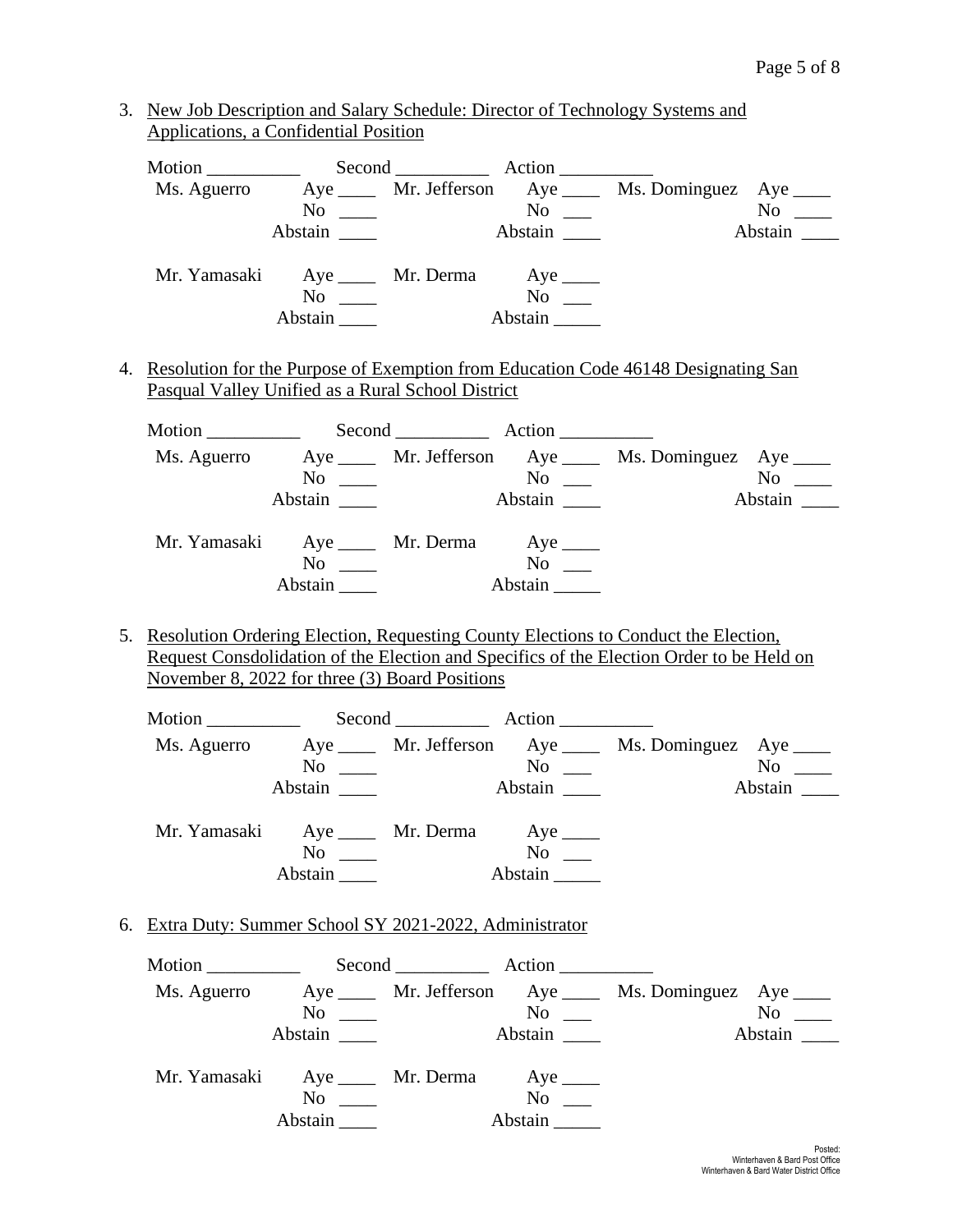7. Board Member Compensation for Members Absent During Board Meetings in April.

|                             | Abstain                                                          |         | Ms. Aguerro Aye _____ Mr. Jefferson Aye _____ Ms. Dominguez Aye ____<br>Abstain                                                |  |
|-----------------------------|------------------------------------------------------------------|---------|--------------------------------------------------------------------------------------------------------------------------------|--|
|                             | Mr. Yamasaki Aye ____ Mr. Derma Aye ____<br>$No \ \_$<br>Abstain |         |                                                                                                                                |  |
| VIII. BOARD COMMENTS        |                                                                  |         |                                                                                                                                |  |
| IX. ITEMS FOR FUTURE AGENDA |                                                                  |         |                                                                                                                                |  |
|                             |                                                                  |         |                                                                                                                                |  |
| 3.                          |                                                                  |         | 4. $\overline{\phantom{a}}$                                                                                                    |  |
|                             |                                                                  |         |                                                                                                                                |  |
| X. CLOSED SESSION           |                                                                  |         | Time: P.M.                                                                                                                     |  |
|                             |                                                                  |         |                                                                                                                                |  |
|                             | Abstain                                                          |         | Ms. Aguerro Aye _____ Mr. Jefferson Aye _____ Ms. Dominguez Aye ____<br>$\overline{N_0}$ $\overline{\phantom{N_0}}$<br>Abstain |  |
|                             | Mr. Yamasaki Aye ____ Mr. Derma Aye ____<br>$No \ \_$<br>Abstain | Abstain |                                                                                                                                |  |
|                             | Government Code 54957.6                                          |         | 1. CONFERENCE WITH LABOR NEGOTIATOR (Superintendent) – Pursuant to                                                             |  |

- a. Elementary School Principal
- b. Student Behavior/Alternative Discpline Specialist
- c. MS/HS Counselor
- 3. CLAIMS AGAINST THE DISTRICT Pursuant to Government Code 54956.9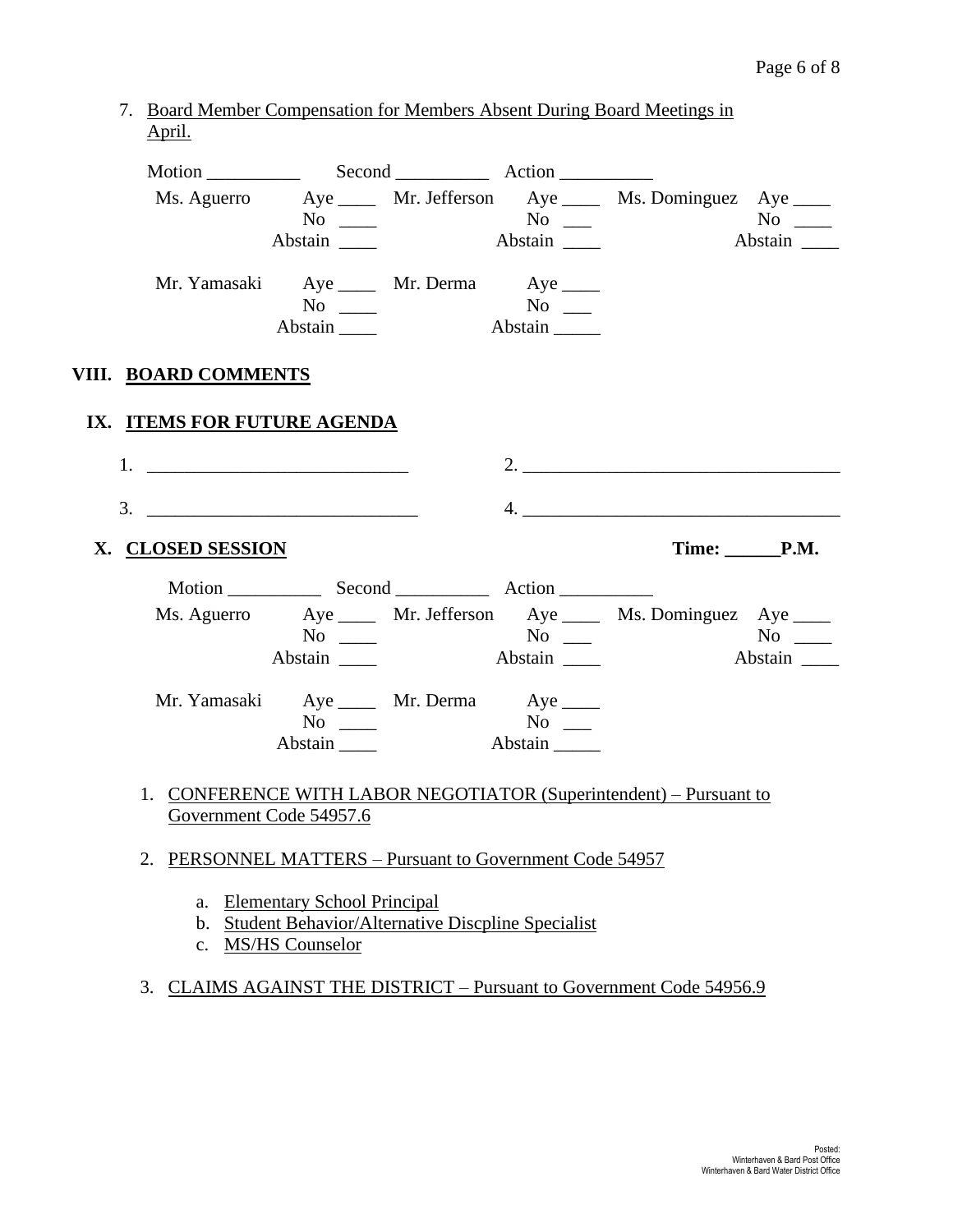# XI. RECONVENE Time: \_\_\_\_\_\_ P.M.

| Motion      |                                          | Second Action        |                                                            |                  |
|-------------|------------------------------------------|----------------------|------------------------------------------------------------|------------------|
| Ms. Aguerro |                                          |                      | Aye ______ Mr. Jefferson Aye _____ Ms. Dominguez Aye _____ |                  |
|             | $\mathrm{No} \ \_\_\_\$                  | $\mathrm{No}$ $\_\_$ |                                                            | $No \ \_$        |
|             | Abstain                                  | Abstain              |                                                            | Abstain $\qquad$ |
|             | Mr. Yamasaki Aye ____ Mr. Derma Aye ____ |                      |                                                            |                  |
|             | $\mathrm{No} \quad \underline{\qquad}$   | $No \t —$            |                                                            |                  |
|             | Abstain                                  | Abstain              |                                                            |                  |

During the Executive Session of the Regular Board Meeting on April 13, 2021, the Board took the following reportable action:

- 1. CONFERENCE WITH LABOR NEGOTIATOR (Superintendent) Pursuant to Government Code 54957.6
- 2. PERSONNEL MATTERS Pursuant to Government Code 54957
	- a. Elementary School Principal

| $No \ \_$                                             |                                   | Ms. Aguerro Aye ____ Mr. Jefferson Aye ____ Ms. Dominguez Aye ____ |         |
|-------------------------------------------------------|-----------------------------------|--------------------------------------------------------------------|---------|
| Abstain                                               |                                   |                                                                    | Abstain |
| Mr. Yamasaki Aye ____ Mr. Derma Aye ____<br>$No \ \_$ |                                   |                                                                    |         |
| Abstain                                               | Abstain                           |                                                                    |         |
| b. Student Behavior/Alternative Discoline Specialist  |                                   |                                                                    |         |
| $No \t —$                                             | $No$ ___                          | Ms. Aguerro Aye ____ Mr. Jefferson Aye ____ Ms. Dominguez Aye ____ |         |
| Abstain                                               | <b>Abstain</b>                    |                                                                    | Abstain |
| Mr. Yamasaki Aye ____ Mr. Derma Aye ____              |                                   |                                                                    |         |
| $No \ \_$<br>Abstain $\_\_\_\_\_\$                    | $\mathbf{N}\mathbf{o}$<br>Abstain |                                                                    |         |